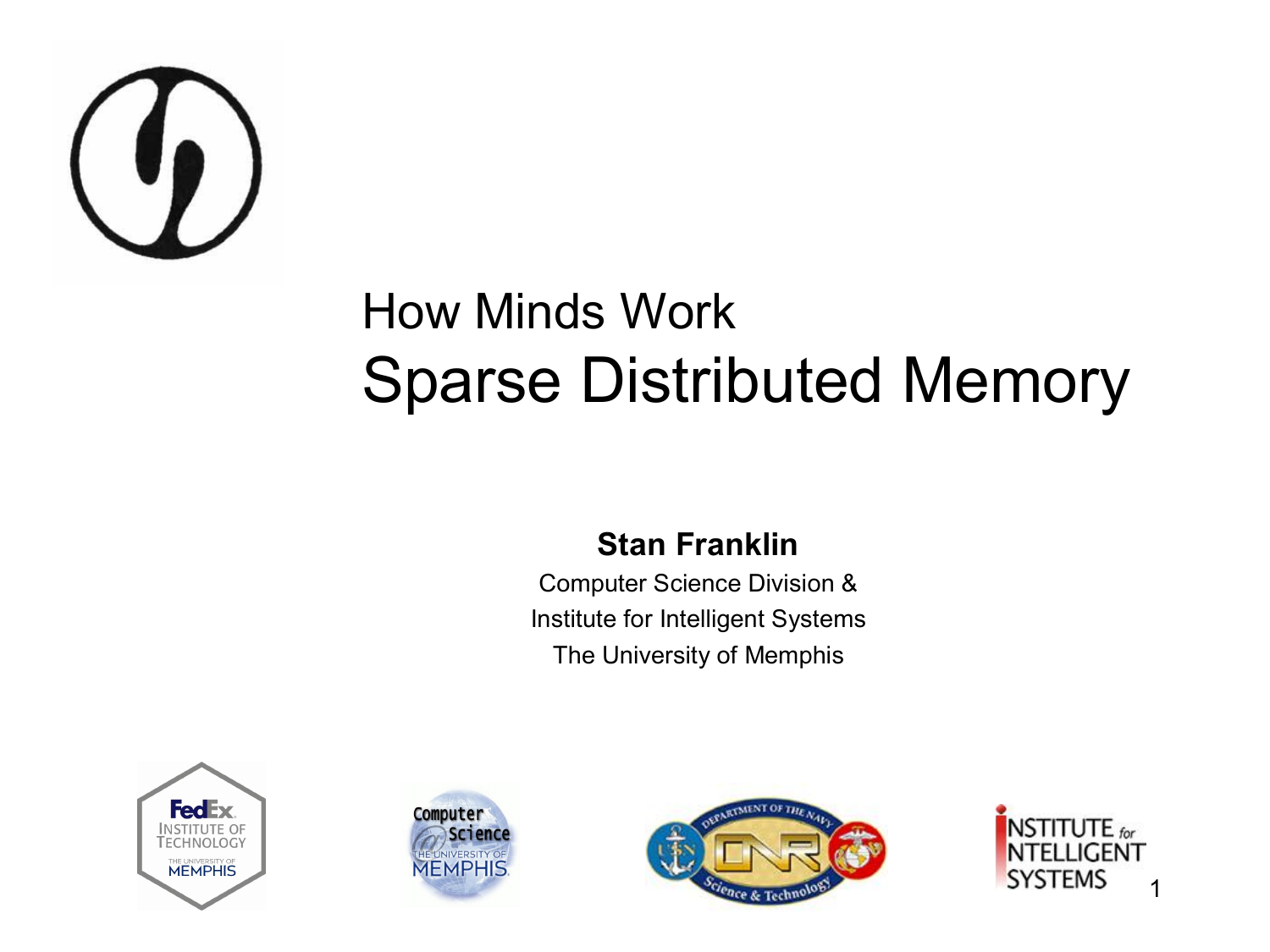## Boolean Geometry

- The geometry of Boolean space
- Boolean space of dimension n— the set of all Boolean vectors of length n
- One dimensional Boolean space—  $\{(0), (1)\}\$
- Two dimensional Boolean space—  $\{(0,0), (0,1), (1,0), (1,1)\}\$

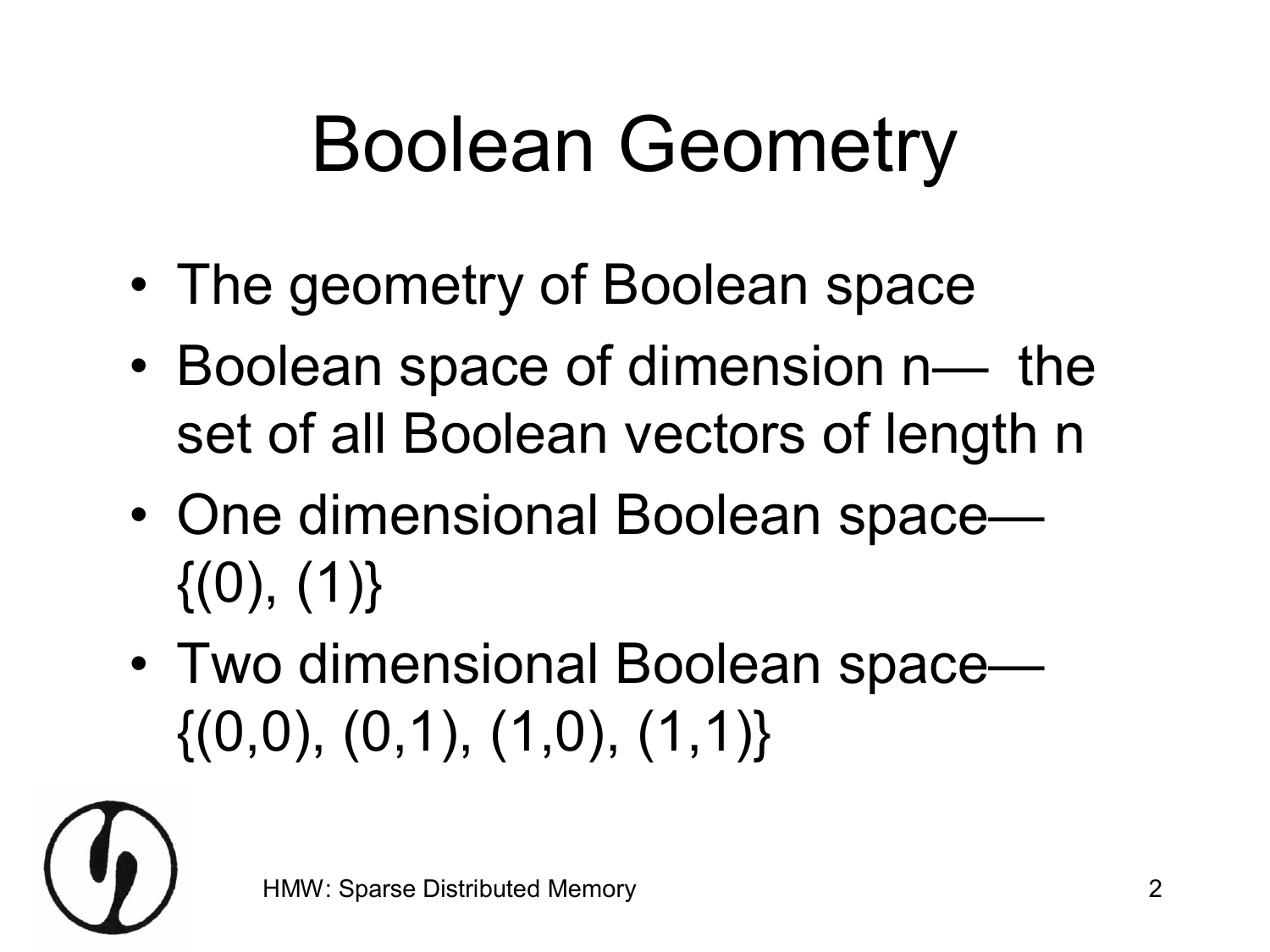#### Boolean Spaces



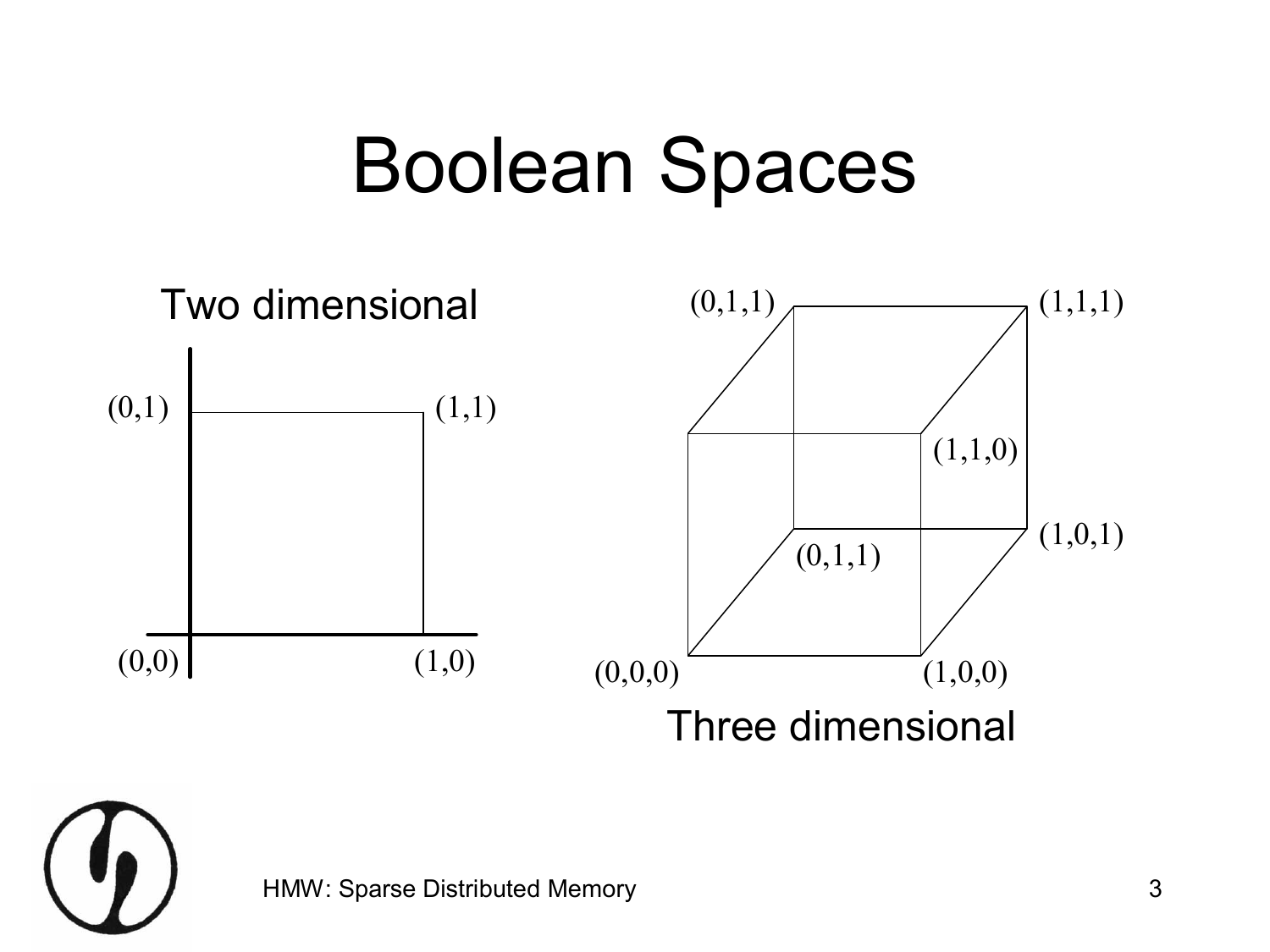## Cardinality of Boolean Spaces

- $B_1$  has 2<sup>1</sup>=2 elements
- B<sub>2</sub> has  $2^2=4$  elements
- $B_3$  has 2<sup>3</sup>=8 elements
- $B_4$  has 2<sup>4</sup>=16 elements
- $\bullet$  ...
- $B_n$  has  $2^n$  elements

 $B_{1000}$  has  $2^{1000}$ elements

More than the number of atoms in the universe!

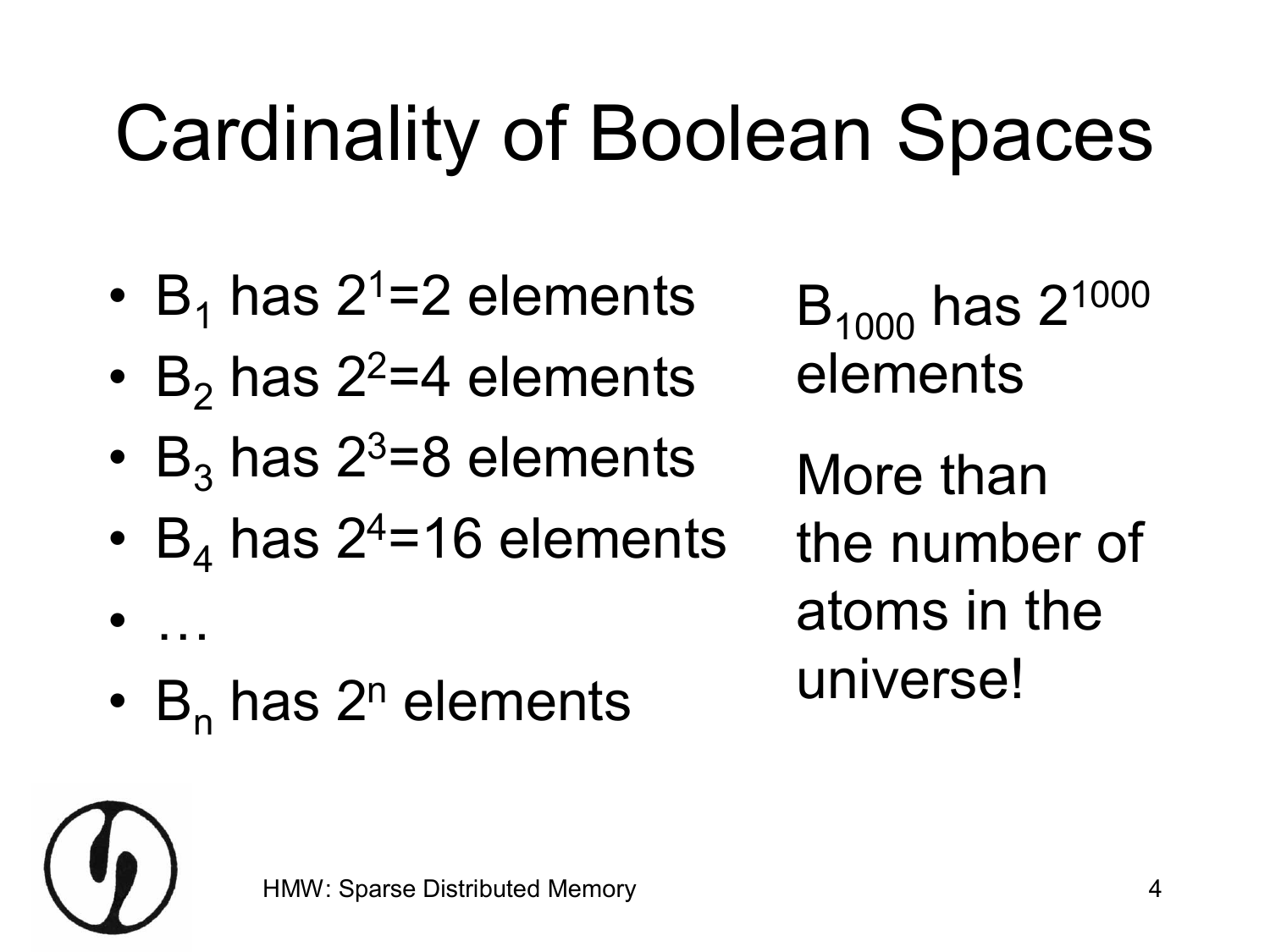# Hamming Distance

- Number of dimensions in which two Boolean vectors differ
- $d((0,1,0,1,0,1,1), (1,1,0,0,0,1,0)) = 3$
- 99.9999% of  $B_{1000}$  lies between 422 & 578 from a given vector.
- Almost all of a Boolean space is far from any given vector
- Every Boolean space is thinly populated

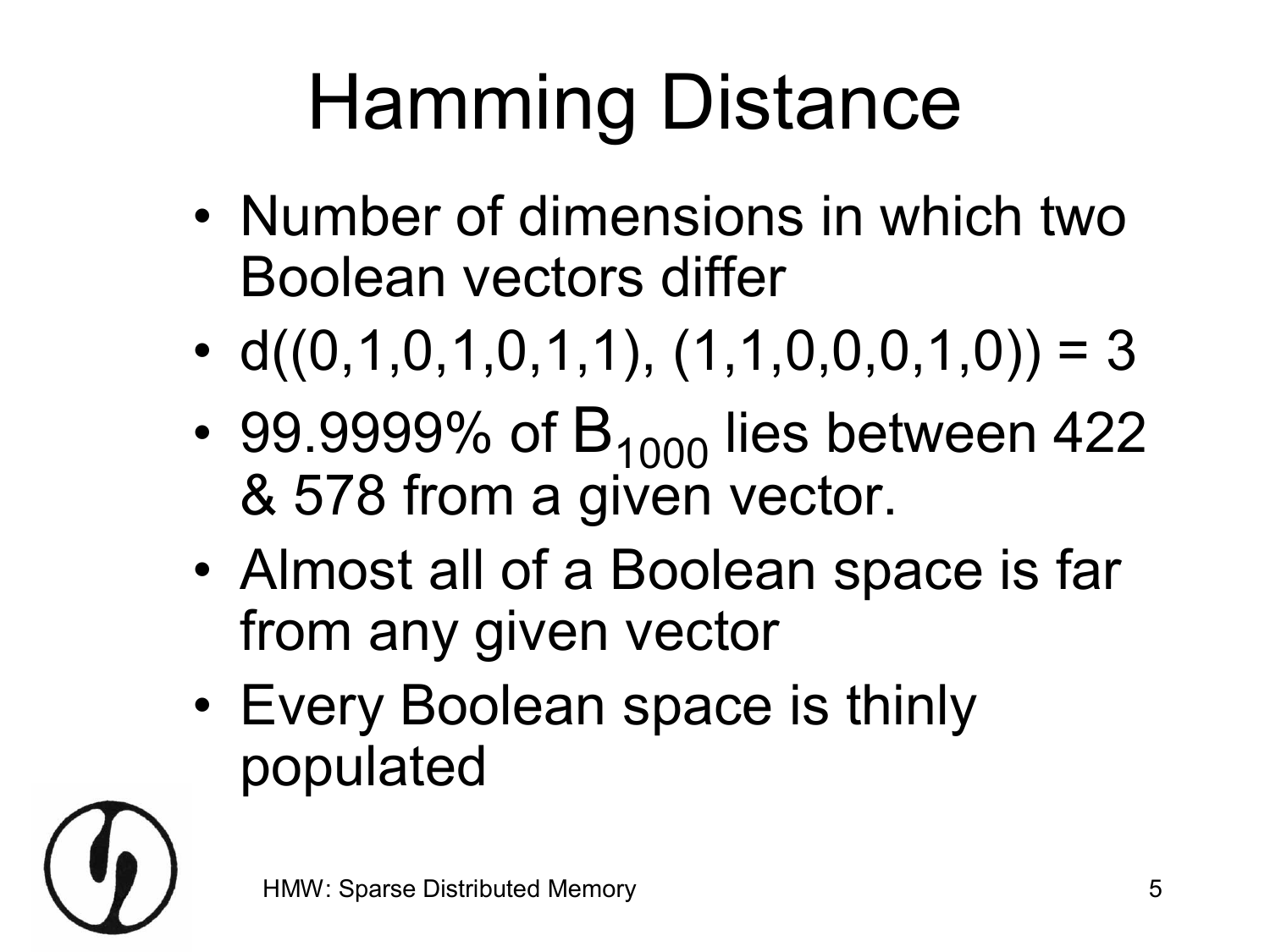## Boolean Spheres

- Locus of points at some fixed distance, the radius, from its center
- $O(r,x) = \{ y | d(x,y) \le r \}$
- For  $r \le n/2$  most of the points in  $O(r,x)$ lie close to its boundary.

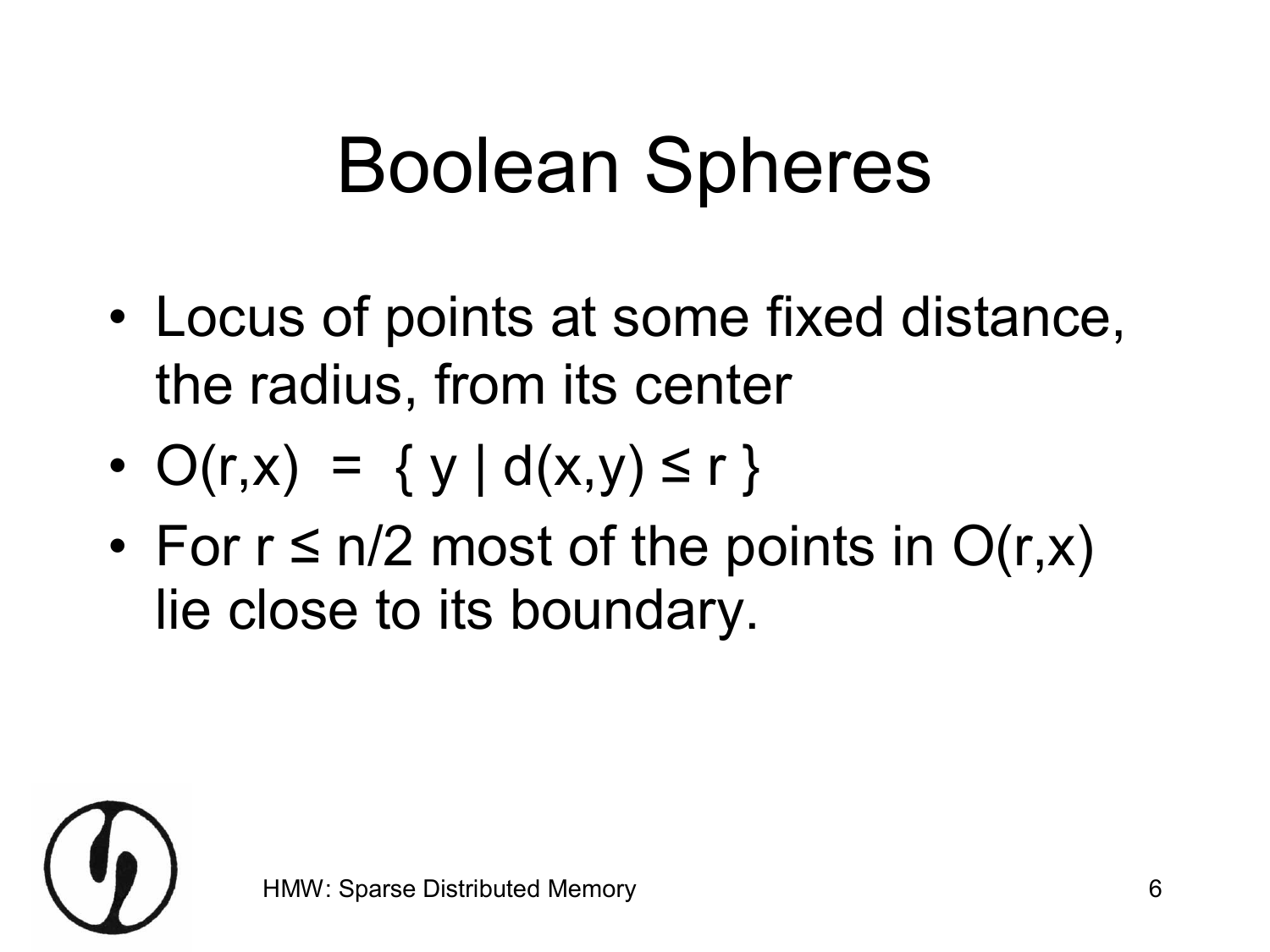## SDM as Memory

- Random (vs sequential access)
	- Retrieve in equal time from any location
- Content addressable
	- Find complete contents from a part
- Associative
	- Find contents similar to a cue

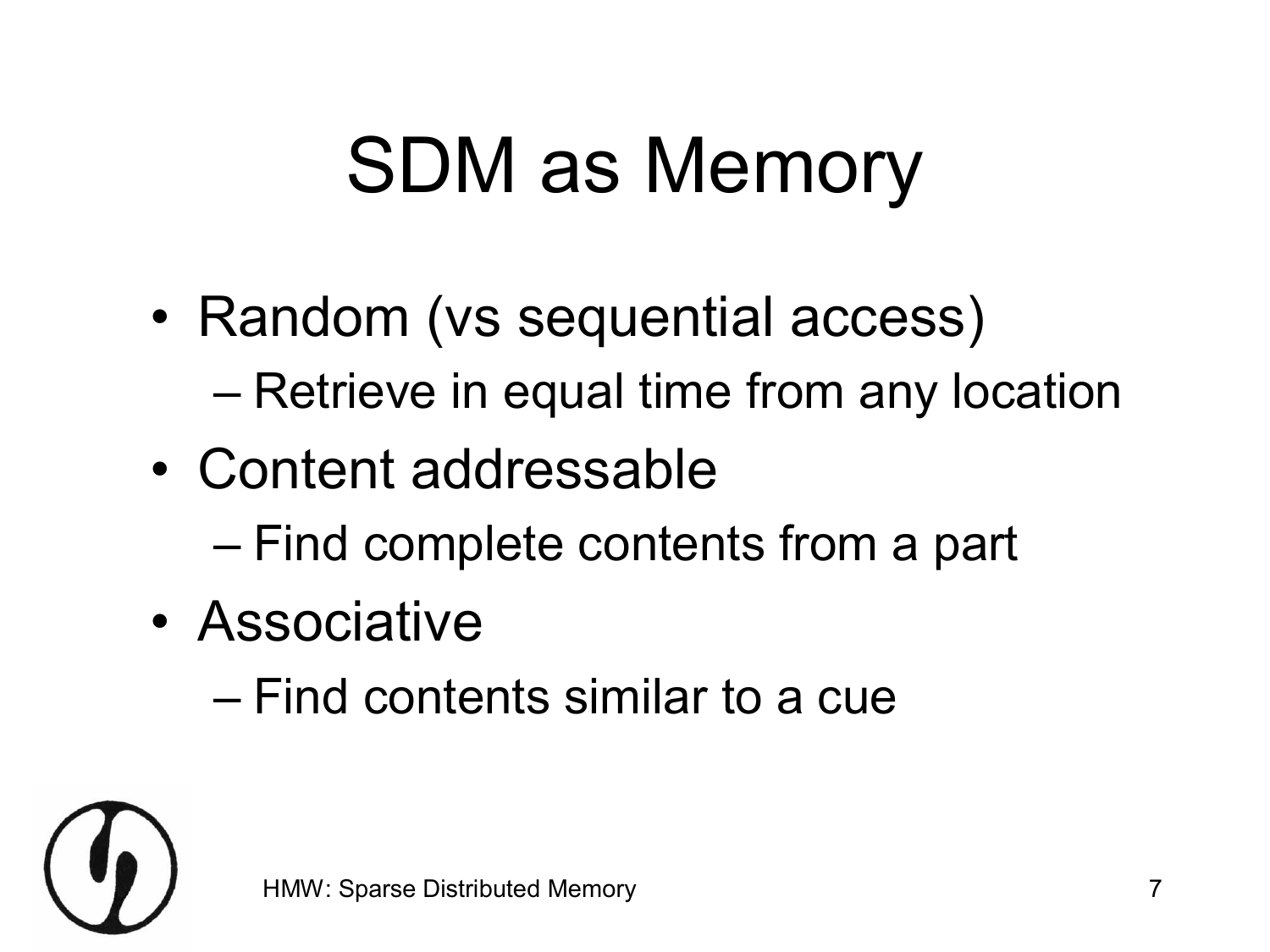## Addresses in SDM

- Addresses Boolean vectors of length 1000
- Address space  $= B_{1000}$
- Too enormous to ever implement
- Each dimension a feature, either on (1) or off (0)
- 1000 not many features

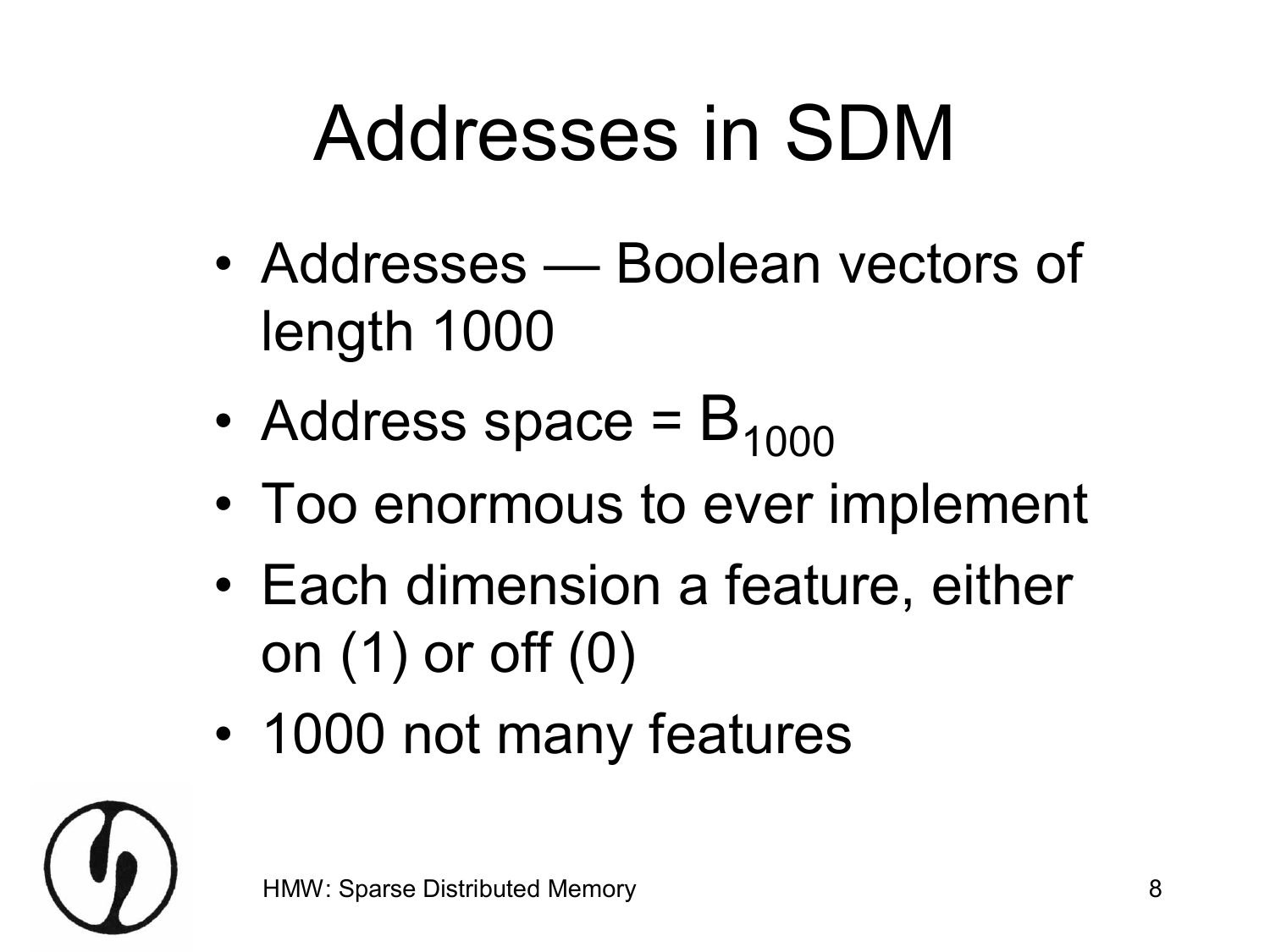## Hard Locations in SDM

- Choose  $2^{20}$  (~1,000,000) hard locations
- Uniformly distributed in address space
- $2^{20}$  hard locations out of  $2^{1000}$  locations, ratio is  $1/2^{980}$  — very sparse indeed
- median distance from random location to nearest hard location is 424
- Hard locations are certainly sparse

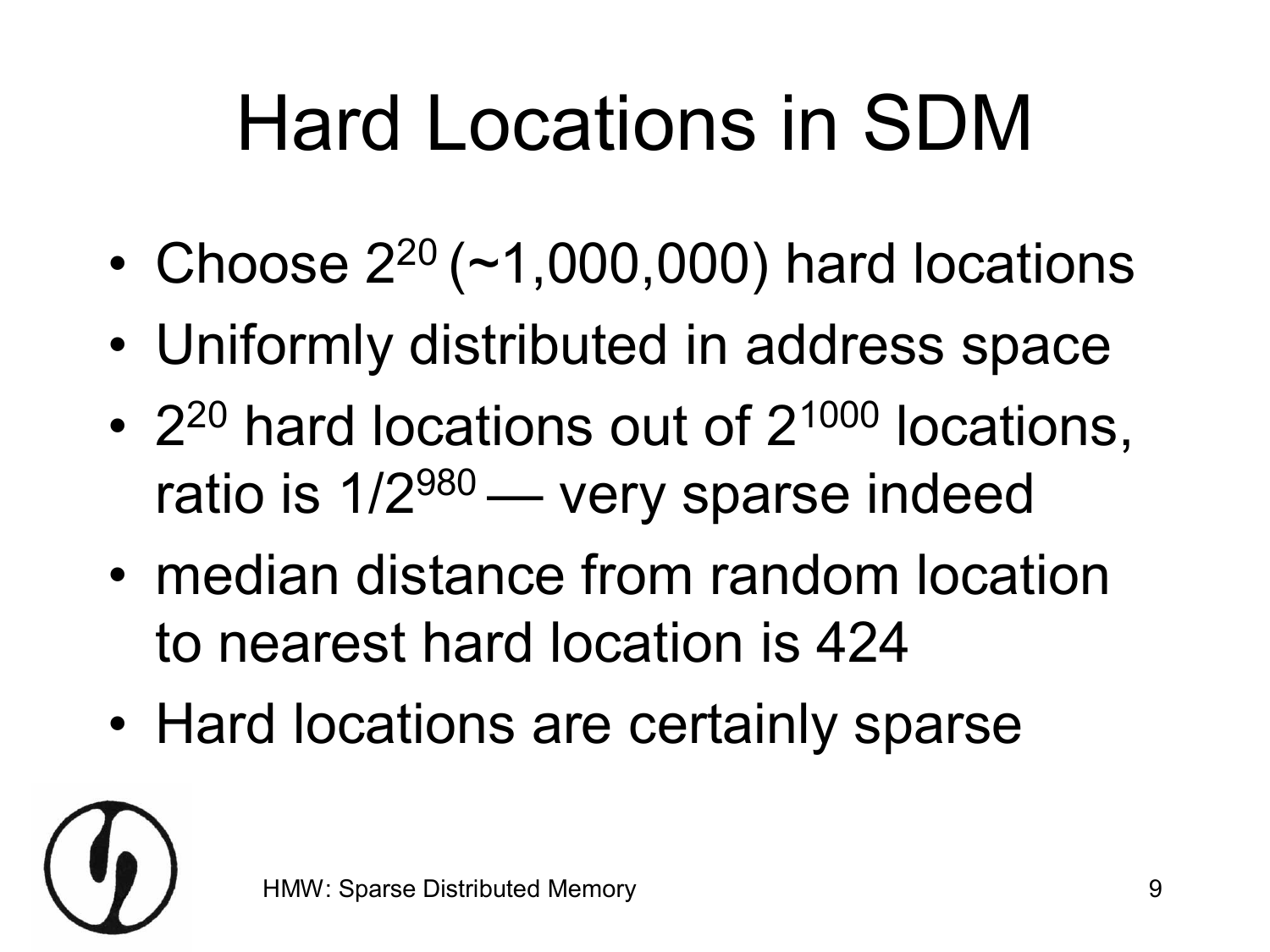#### **Counters**

- Each hard location has 1000 counters
- Each counter has range -40 to 40
- Takes about a gigabyte of memory
- Writing a 1 to a counter increments it; writing a 0 decrements it
- Write to a hard location– write each coordinate to the corresponding counter

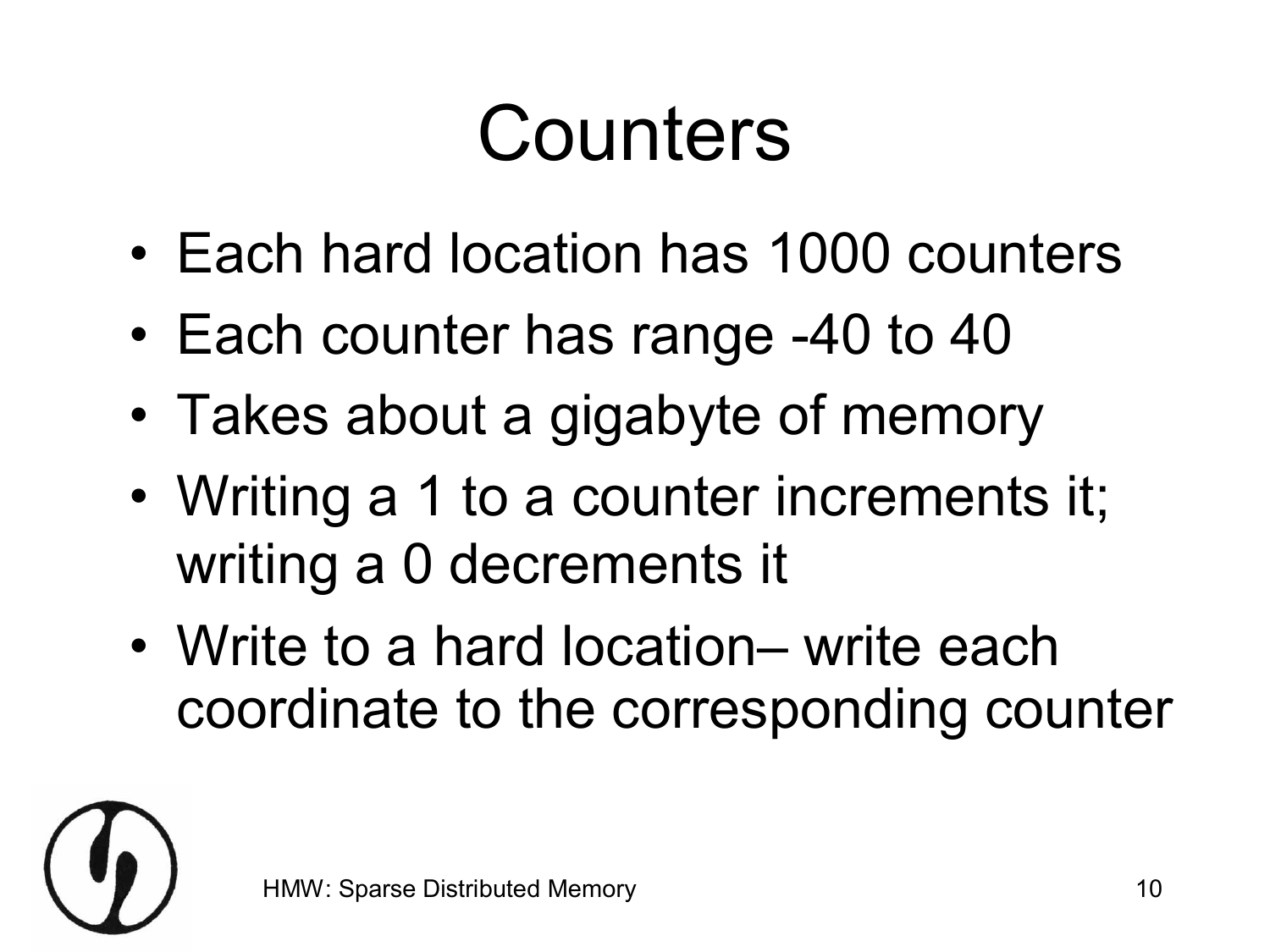## Access Sphere

- Access sphere at some location  $x$ sphere of radius 451 centered at x
- Contains about 1000 hard locations
- To write to a location  $x$  write to each hard location in its access sphere
- Distributed representation
- Hence Sparse Distributed Memory

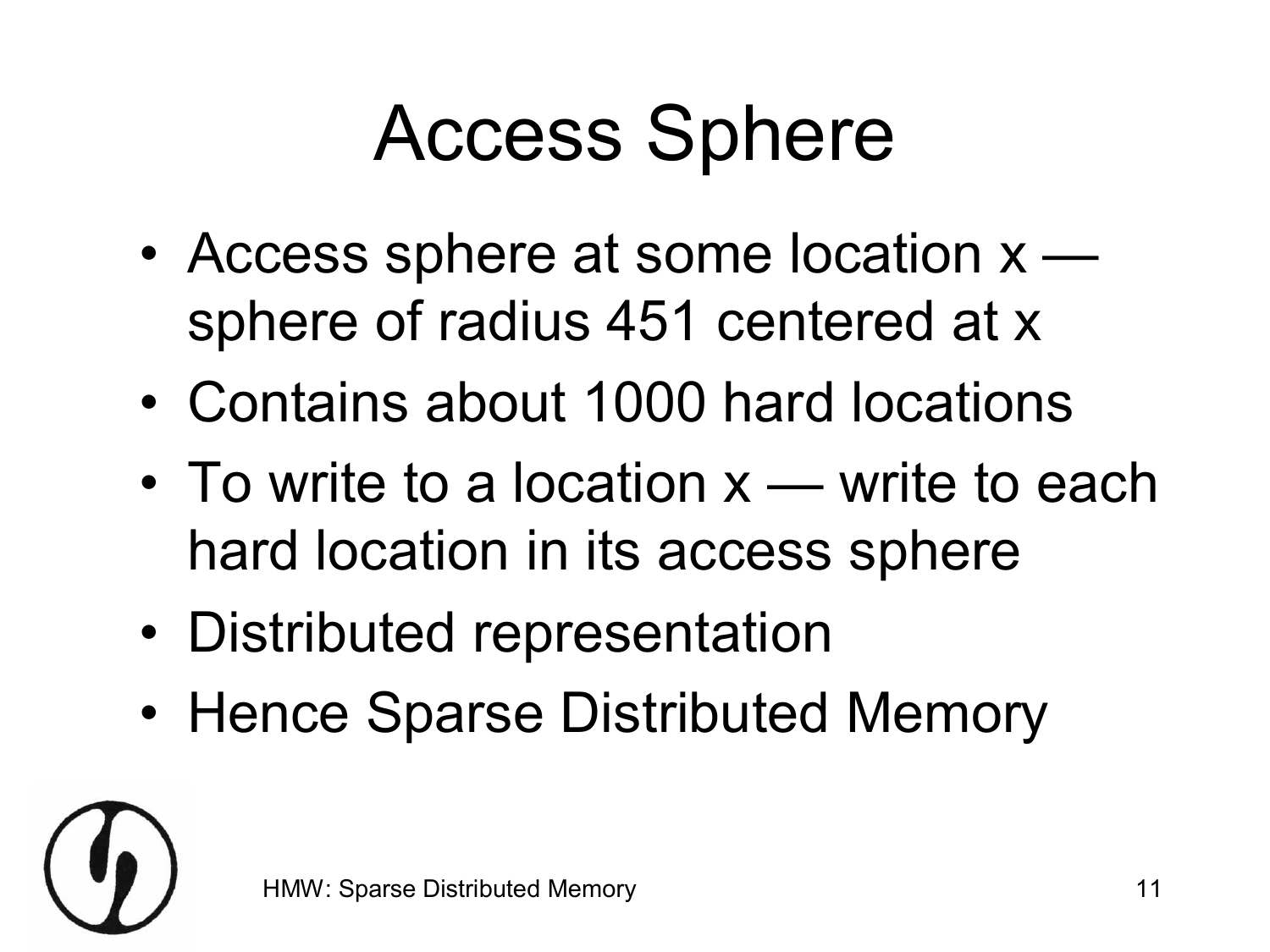## Reading from a Hard Location

- If the *i*th counter of the hard location is
	- Positive, put a 1 in the *i*th dimension
	- Negitive, put a 0 in the *i*th dimension
- This is majority rule at each dimension
- A Boolean vector of the right dimension results
- It may differ from any previously written

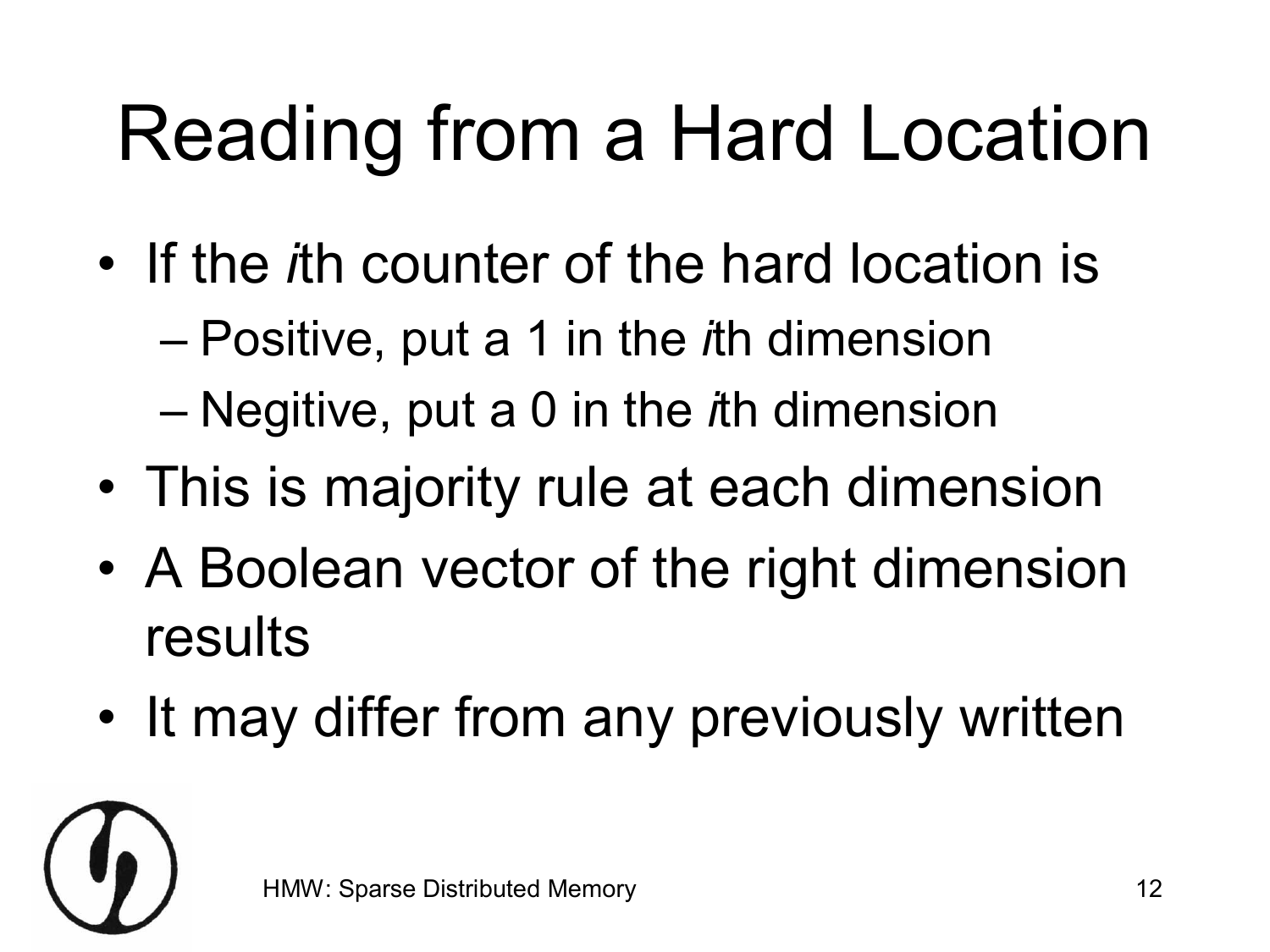## Reading from any Location

- Find the access circle centered at the given location
- Read at each hard location in the circle
- Majority rule over these reading
- Iterate using the result as a new location
- Stop if the itteration stabilizes

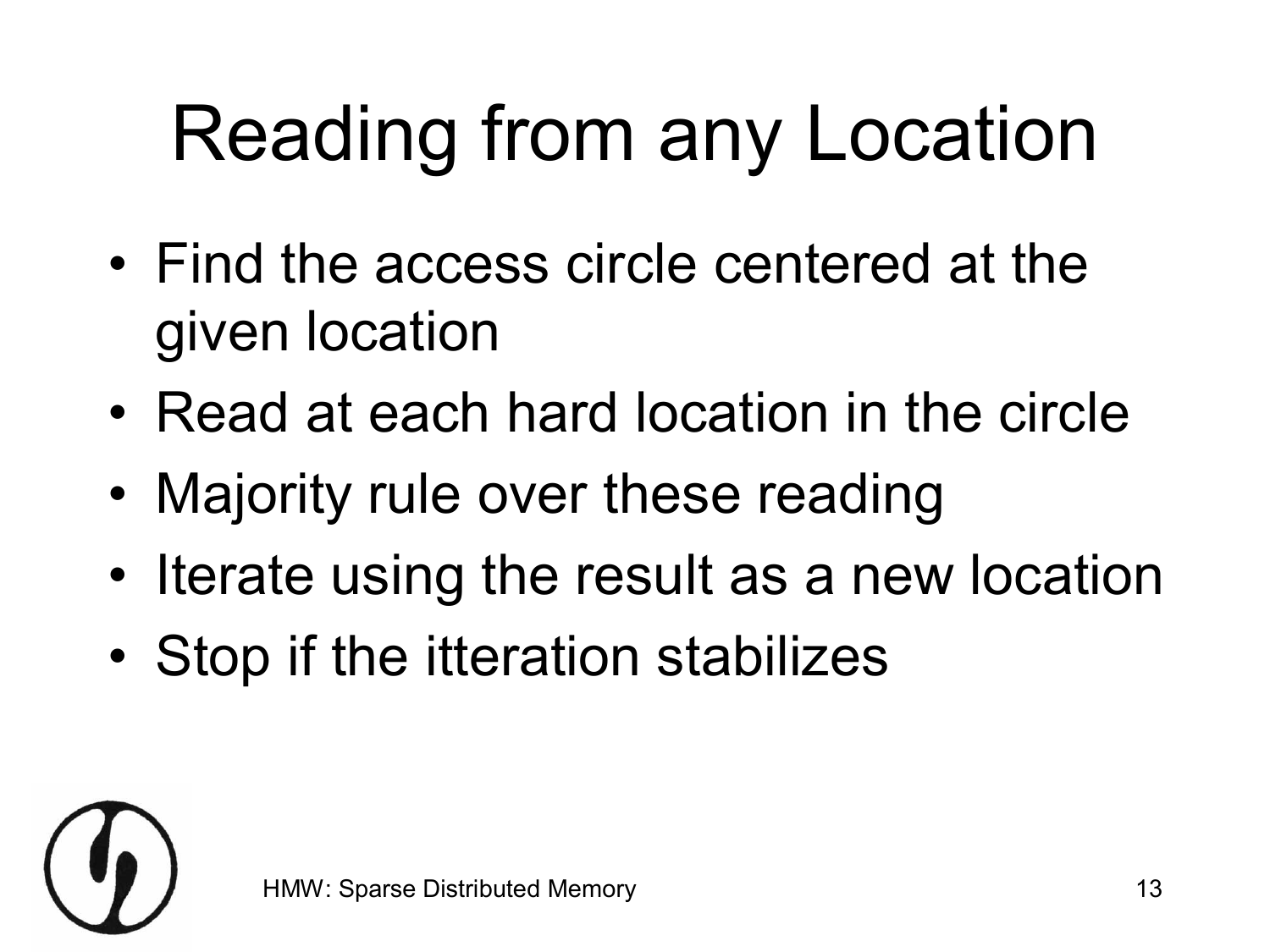#### **Retrieval**

- Items read in (with themselves as address) can be reconstructed
- Iterated reading allows reconstruction from a partial or noisy cue
- Reconstructions may not be exact
- Interference affect occur

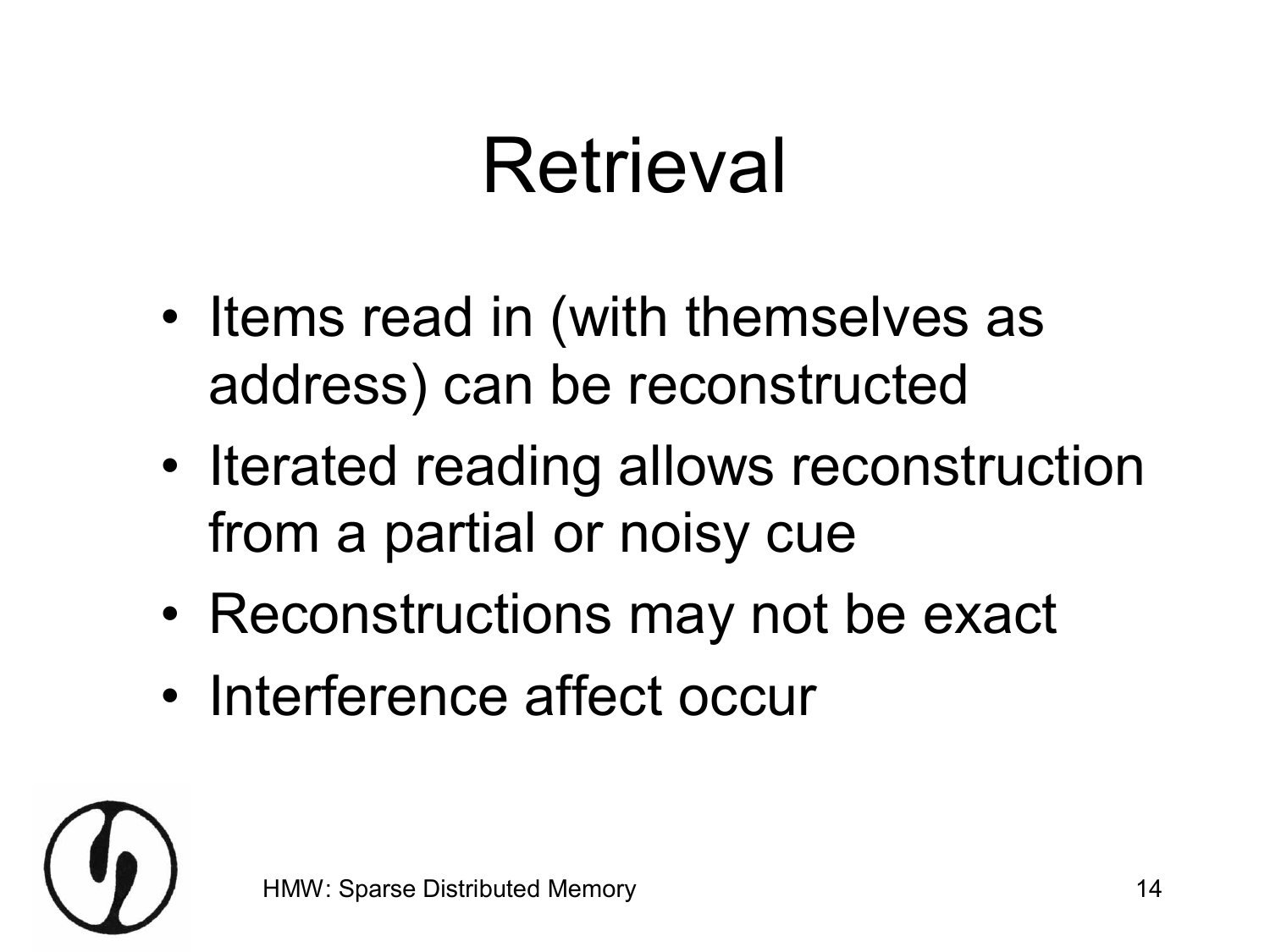## Psychological Effects

- Knowing that one does or doesn't know
- Tip of the tongue feeling

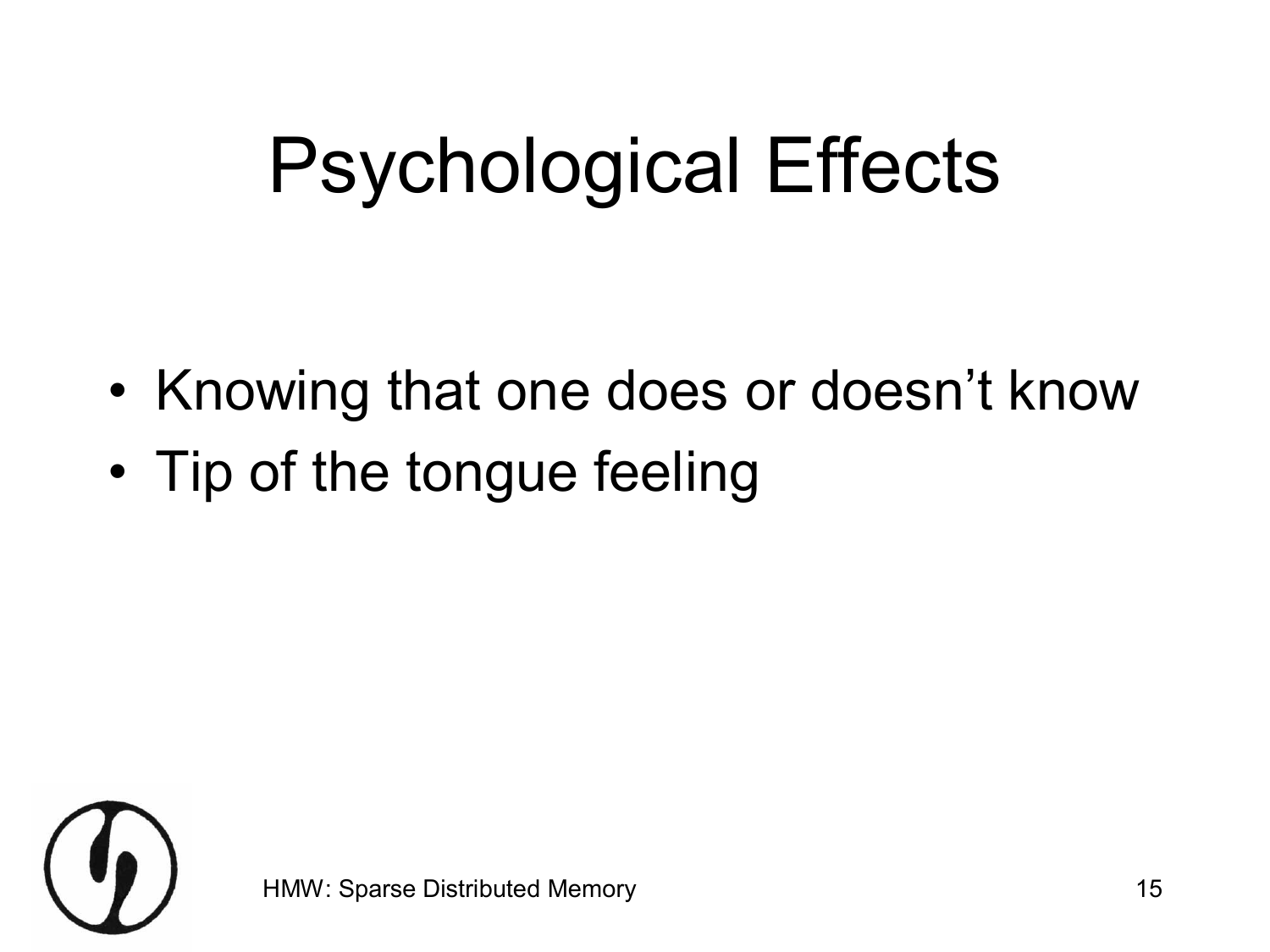#### Readings

- Kanerva, P. 1988. *Sparse Distributed Memory*. Cambridge MA: The MIT Press.
- Franklin, S. 1995. *Artificial Minds*. Cambridge MA: MIT Press